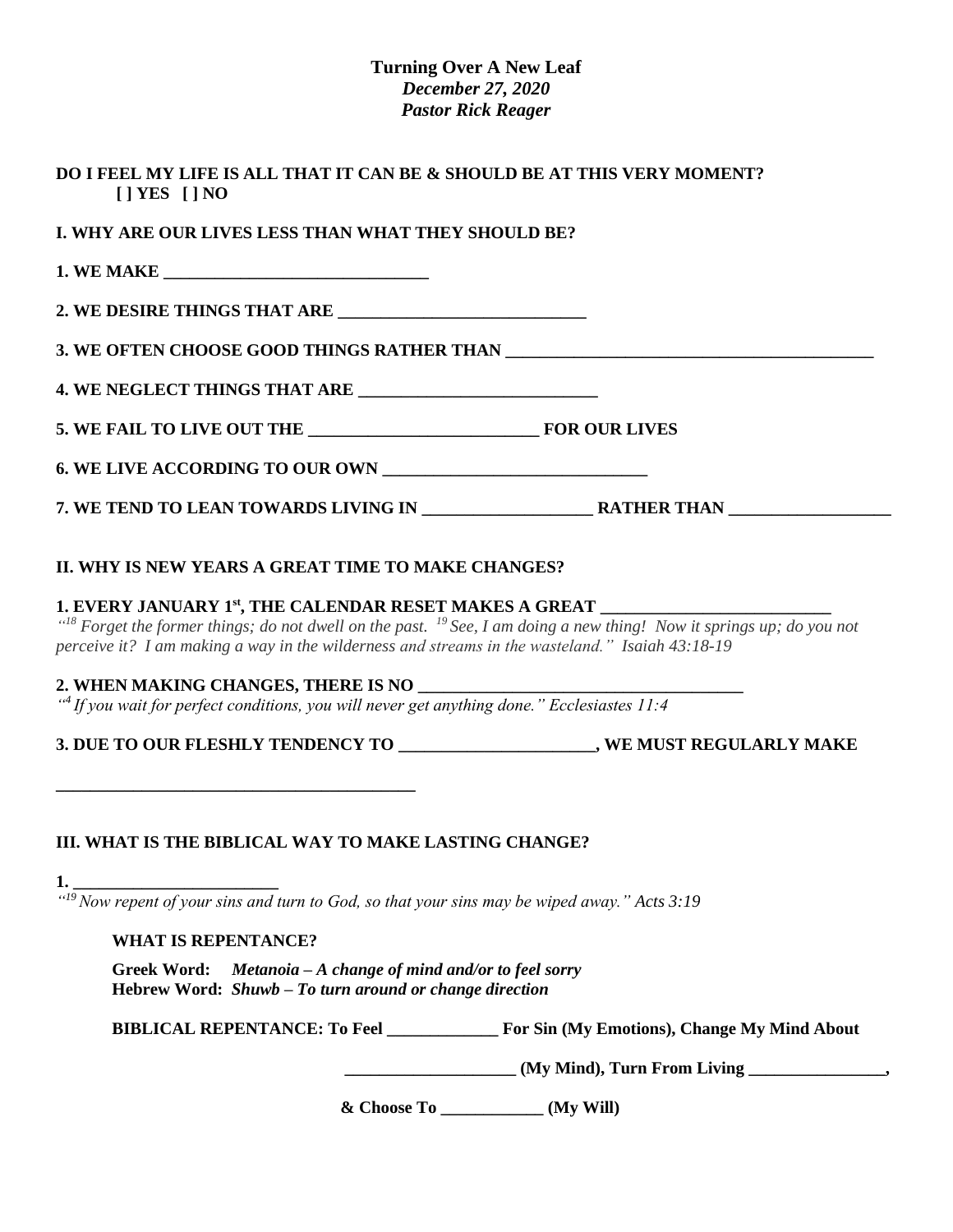#### **IV. WHY SHOULD I REPENT?**

#### **1. REPENTANCE IS REQUIRED FOR**

*" <sup>37</sup> Peter's words pierced their hearts, and they said to him and to the other apostles, "Brothers, what should we do?" <sup>38</sup> Peter replied, "Each of you must repent of your sins and turn to God, and be baptized in the name of Jesus Christ for the forgiveness of your sins. Then you will receive the gift of the Holy Spirit." Acts 2:37-38*

#### **2. REPENTANCE IS NECESSARY TO \_\_\_\_\_\_\_\_\_\_\_\_\_\_\_\_\_\_\_\_\_\_\_\_\_\_\_\_\_\_\_\_**

*" <sup>17</sup> The sacrifice you desire is a broken spirit. You will not reject a broken and repentant heart, O God." Psalm 51:17*

## **3. REPENTANCE ALLOWS FOR A MORE POWERFUL & EFFECTIVE**

*" <sup>21</sup> Dear friends, if we don't feel guilty, we can come to God with bold confidence. <sup>22</sup> And we will receive from him whatever we ask because we obey him and do the things that please him." 1 John 3:21-22*

# **4. REPENTANCE ALLOWS ME TO \_\_\_\_\_\_\_\_\_\_\_\_\_\_\_\_\_\_\_\_\_\_\_\_\_\_ MORE CLEARLY**

*" <sup>8</sup> God blesses those whose hearts are pure, for they will see God." Matthew 5:8*

## **5. REPENTANCE LEADS TO GREATER \_\_\_\_\_\_\_\_\_\_\_\_\_\_\_\_\_\_\_\_\_\_\_\_**

*" <sup>13</sup> "You are the salt of the earth. But what good is salt if it has lost its flavor? Can you make it salty again? It will be thrown out and trampled underfoot as worthless." Matthew 5:13*

## **6. REPENTANCE LEADS TO \_\_\_\_\_\_\_\_\_\_\_\_\_\_\_\_\_\_\_\_\_\_\_\_\_\_\_\_\_\_\_\_\_\_\_\_\_\_\_\_ CHANGE**

*" <sup>2</sup> Repent of your sins and turn to God, for the Kingdom of Heaven is near." Matthew 3:2*

*" <sup>13</sup> For God is working in you, giving you the desire and the power to do what pleases him." Philippians 2:13*

## **7. REPENTANCE LEADS ME TO THE \_\_\_\_\_\_\_\_\_\_\_\_\_\_\_\_\_\_\_\_\_\_\_\_\_\_\_\_\_\_\_\_\_ JESUS DIED TO GIVE ME**

*" <sup>10</sup> The thief's purpose is to steal and kill and destroy. My purpose is to give them a rich and satisfying life." John 10:10*

## **V. HOW SHOULD I GO ABOUT REPENTING?**

**1. RECOGNIZE \_\_\_\_\_\_\_\_\_\_\_\_\_\_\_\_\_\_\_\_\_\_\_\_\_\_\_\_\_\_\_\_\_\_\_\_!**

**i. See \_\_\_\_\_\_\_\_\_\_\_\_\_\_\_\_ For What It Really Is & What It \_\_\_\_\_\_\_\_\_\_\_\_\_\_\_\_\_** *" <sup>23</sup> For the wages of sin is death…" Romans 6:23a*

*" <sup>7</sup> Do not be deceived: God cannot be mocked. A man reaps what he sows. <sup>8</sup> Whoever sows to please their flesh, from the flesh will reap destruction; whoever sows to please the Spirit, from the Spirit will reap eternal life." Galatians 6:7-9*

## **ii. See The Value Of A \_\_\_\_\_\_\_\_\_\_\_\_\_\_\_\_\_\_\_\_\_\_\_\_\_\_\_\_\_\_\_\_\_\_\_\_\_\_\_\_\_\_\_\_\_\_\_\_\_\_\_**

*"… but the free gift of God is eternal life through Christ Jesus our Lord." Romans 6:23b*

*" <sup>8</sup> The LORD says, "I will guide you along the best pathway for your life. I will advise you and watch over you." Psalm 32:8*

#### **iii. See The \_\_\_\_\_\_\_\_\_\_\_\_\_\_\_\_\_\_\_\_\_\_\_\_\_\_\_\_\_\_\_\_\_\_\_ I Could Have**

*" <sup>13</sup> For I can do everything through Christ, who gives me strength." Philippians 4:13*

*" <sup>19</sup> I also pray that you will understand the incredible greatness of God's power for us who believe him. This is the same mighty power <sup>20</sup> that raised Christ from the dead..." Ephesians 1:19-20*

*" <sup>28</sup> And we know that God causes everything to work togetherfor the good of those who love God and are called according to his purpose for them." Romans 8:28*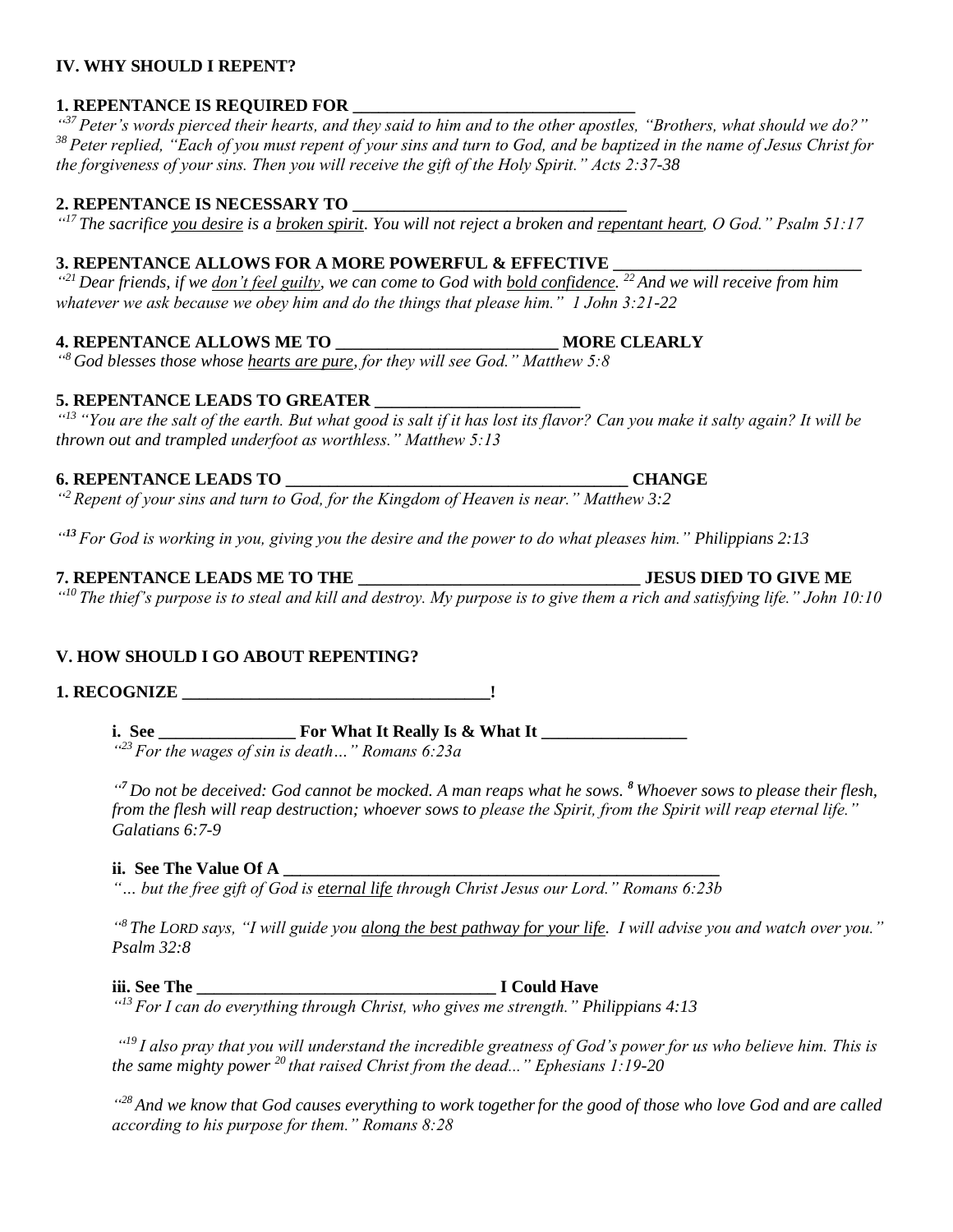#### **2. RECOGNIZE THAT GOD \_\_\_\_\_\_\_\_\_\_\_\_\_\_\_\_\_\_\_\_\_\_\_\_\_\_\_\_\_**

*" <sup>2</sup> Don't copy the behavior and customs of this world, but let God transform you into a new person by changing the way you think. Then you will learn to know God's will for you, which is good and pleasing and perfect." Romans 12:2*

|                                                                  | " <sup>9</sup> Let there be tears for what you have done. Let there be sorrow and deep grief. Let there be sadness instead of |  |
|------------------------------------------------------------------|-------------------------------------------------------------------------------------------------------------------------------|--|
|                                                                  | laughter, and gloom instead of joy. $^{10}$ Humble yourselves before the Lord, and he will lift you up in honor." James       |  |
| $4:9-10$                                                         |                                                                                                                               |  |
|                                                                  |                                                                                                                               |  |
| John $1:9$                                                       |                                                                                                                               |  |
|                                                                  |                                                                                                                               |  |
| " <sup>2</sup> Repent of your sins and turn to God." Matthew 3:2 |                                                                                                                               |  |
|                                                                  | iv. Surrender __________________& Commit to Let Christ _____________________Every Day                                         |  |
| your cross daily, and follow me." Luke 9:23                      | $\frac{1}{2}$ Then he said to the crowd, "If any of you wants to be my follower, you must give up your own way, take up       |  |
|                                                                  | 4. WITHIN THE CONTEXT OF MY NEW COMMITMENT, SEEK TO KNOW                                                                      |  |
|                                                                  | " <sup>17</sup> Don't act thoughtlessly, but understand what the Lord wants you to do." Ephesians 5:17                        |  |
|                                                                  | <b>i.</b> Learn What He                                                                                                       |  |
|                                                                  |                                                                                                                               |  |
|                                                                  |                                                                                                                               |  |
|                                                                  |                                                                                                                               |  |
|                                                                  | our lives. It corrects us when we are wrong and teaches us to do what is right." 2 Timothy 3:16                               |  |
|                                                                  | 5. AS I LEARN NEW INFORMATION, _______________, SEEK ________________, & TURN TO ______                                       |  |
|                                                                  |                                                                                                                               |  |
|                                                                  |                                                                                                                               |  |
| THIS PROCESS IS CALLED                                           |                                                                                                                               |  |

*" <sup>6</sup> And I am certain that God, who began the good work within you, will continue his work until it is finally finished on the day when Christ Jesus returns." Philippians 1:6*

#### **6. LIVE \_\_\_\_\_\_\_\_\_\_\_\_\_\_\_\_\_, \_\_\_\_\_\_\_\_\_\_\_\_\_\_\_\_\_\_\_\_, & WITH A HEALTHY \_\_\_\_\_\_\_\_\_\_\_\_\_\_\_\_\_\_\_\_\_\_\_\_\_\_**

*" <sup>12</sup> Continue to work out your salvation with fear and trembling." Philippians 2:12*

*" <sup>10</sup>Carefully determine what pleases the Lord. <sup>11</sup> Take no part in the worthless deeds of evil and darkness; instead, expose them. <sup>12</sup> It is shameful even to talk about the things that ungodly people do in secret. <sup>13</sup> But their evil intentions will be exposed when the light shines on them, <sup>14</sup> for the light makes everything visible. This is why it is said, "Awake, O sleeper, rise up from the dead and Christ will give you light." <sup>15</sup> So be careful how you live. Don't live like fools, but like those who are wise. <sup>16</sup> Make the most of every opportunity in these evil days. <sup>17</sup> Don't act thoughtlessly, but understand what the Lord wants you to do." Ephesians 5:10-16*

*" [24](http://biblehub.com/luke/13-24.htm)"Work hard to enter the narrow door to God's Kingdom, for many will try to enter but will fail. [25](http://biblehub.com/luke/13-25.htm)When the master of the house has locked the door, it will be too late. You will stand outside knocking and pleading, 'Lord, open the door for us!' But he will reply, 'I don't know you or where you come from.' [26](http://biblehub.com/luke/13-26.htm)Then you will say, 'But we ate and drank with you, and you taught in our streets.' [27](http://biblehub.com/luke/13-27.htm)And he will reply, 'I tell you, I don't know you or where you come from. Get away from me, all you who do evil.'" Luke 13:24-27*